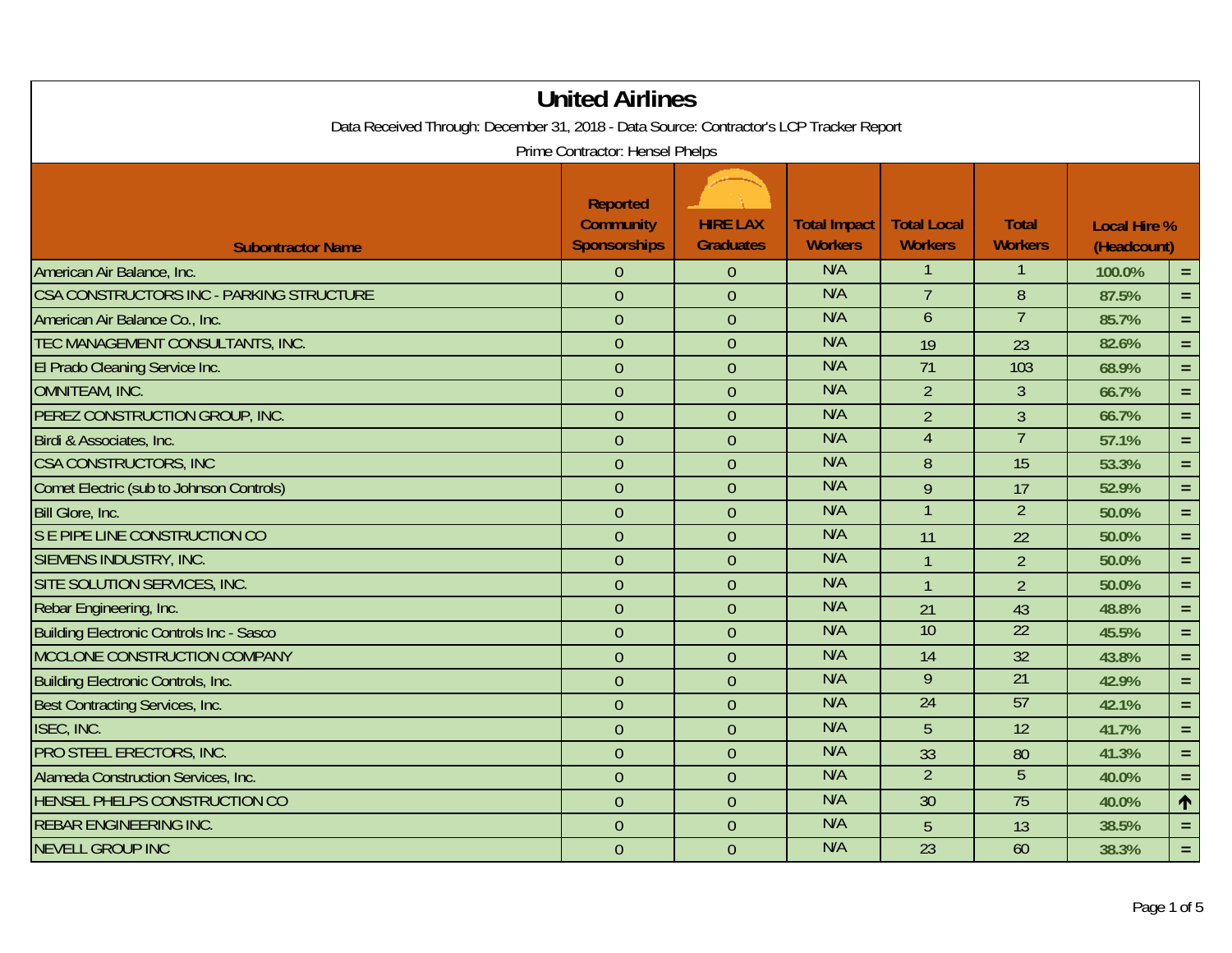| Data Received Through: December 31, 2018 - Data Source: Contractor's LCP Tracker Report | <b>United Airlines</b>                                     |                                     |                                       |                                      |                                |                                    |          |  |  |
|-----------------------------------------------------------------------------------------|------------------------------------------------------------|-------------------------------------|---------------------------------------|--------------------------------------|--------------------------------|------------------------------------|----------|--|--|
| Prime Contractor: Hensel Phelps                                                         |                                                            |                                     |                                       |                                      |                                |                                    |          |  |  |
| <b>Subontractor Name</b>                                                                | <b>Reported</b><br><b>Community</b><br><b>Sponsorships</b> | <b>HIRE LAX</b><br><b>Graduates</b> | <b>Total Impact</b><br><b>Workers</b> | <b>Total Local</b><br><b>Workers</b> | <b>Total</b><br><b>Workers</b> | <b>Local Hire %</b><br>(Headcount) |          |  |  |
| <b>MURRAY COMPANY</b>                                                                   | $\theta$                                                   | $\theta$                            | N/A                                   | 13                                   | 34                             | 38.2%                              | $\equiv$ |  |  |
| ENVIRONMENTAL CONTRUCTION GROUP (ECG)                                                   | $\theta$                                                   | $\overline{0}$                      | N/A                                   | 66                                   | 173                            | 38.2%                              | $=$      |  |  |
| SERVICE WEST, INC.                                                                      | $\overline{0}$                                             | $\mathbf{0}$                        | N/A                                   | 14                                   | 37                             | 37.8%                              | $\equiv$ |  |  |
| <b>SASCO</b>                                                                            | $\overline{0}$                                             | $\overline{0}$                      | N/A                                   | 67                                   | 180                            | 37.2%                              | $\equiv$ |  |  |
| MORROW-MEADOWS CORPORATION                                                              | $\overline{0}$                                             | $\overline{0}$                      | N/A                                   | 11                                   | 30                             | 36.7%                              | $\equiv$ |  |  |
| COSCO FIRE PROTECTION, INC.                                                             | $\mathbf{0}$                                               | $\overline{0}$                      | N/A                                   | $\, 8$                               | 22                             | 36.4%                              | $\equiv$ |  |  |
| WEISS SHEET METAL COMPANY DBA METCOE SKYLIGHT SPECIALTIES                               | $\overline{0}$                                             | $\overline{0}$                      | N/A                                   | $\overline{4}$                       | 11                             | 36.4%                              | $=$ .    |  |  |
| Comet Electric, Inc.                                                                    | $\overline{0}$                                             | $\overline{0}$                      | N/A                                   | 9                                    | 25                             | 36.0%                              | $\equiv$ |  |  |
| <b>PSOMAS</b>                                                                           | $\theta$                                                   | $\overline{0}$                      | N/A                                   | 5                                    | 14                             | 35.7%                              | $\equiv$ |  |  |
| <b>GGG DEMOLITION, INC.</b>                                                             | $\mathbf{0}$                                               | $\overline{0}$                      | N/A                                   | $\overline{52}$                      | 147                            | 35.4%                              | $\equiv$ |  |  |
| PERFORMANCE CONTRACTING, INC. - 0900110                                                 | $\overline{0}$                                             | $\overline{0}$                      | N/A                                   | 66                                   | 190                            | 34.7%                              | $=$ $\,$ |  |  |
| <b>XL Fire Protection</b>                                                               | $\mathbf{0}$                                               | $\mathbf{0}$                        | N/A                                   | $\overline{14}$                      | 41                             | 34.1%                              | $\equiv$ |  |  |
| <b>Quality Production Services</b>                                                      | $\mathbf{0}$                                               | $\overline{0}$                      | N/A                                   | 15                                   | 44                             | 34.1%                              | $\equiv$ |  |  |
| <b>ISEC, INC - TRP</b>                                                                  | $\overline{0}$                                             | $\overline{0}$                      | N/A                                   | 22                                   | 65                             | 33.8%                              | $=$      |  |  |
| <b>Architechtural Design &amp; Signs</b>                                                | $\theta$                                                   | $\overline{0}$                      | N/A                                   | $\overline{5}$                       | $\overline{15}$                | 33.3%                              | $\equiv$ |  |  |
| Building Electronic Controls, Inc. (COMET <sup>®</sup> Electric)                        | $\theta$                                                   | $\overline{0}$                      | N/A                                   | $\overline{2}$                       | 6                              | 33.3%                              | $=$      |  |  |
| <b>DIRECT A/V</b>                                                                       | $\overline{0}$                                             | $\overline{0}$                      | N/A                                   | 10                                   | 30                             | 33.3%                              | $\equiv$ |  |  |
| <b>G&amp;G DOOR PRODUCTS, INC.</b>                                                      | $\overline{0}$                                             | $\overline{0}$                      | N/A                                   | $\overline{4}$                       | $\overline{12}$                | 33.3%                              | $\equiv$ |  |  |
| J. COLAVIN & SON, INC.                                                                  | $\theta$                                                   | $\theta$                            | N/A                                   | 21                                   | 63                             | 33.3%                              | $\equiv$ |  |  |
| MAGCO DRILLING, Inc.                                                                    | $\theta$                                                   | $\overline{0}$                      | N/A                                   | $\overline{4}$                       | 12                             | 33.3%                              | $\equiv$ |  |  |
| <b>MARTIN INTEGRATED</b>                                                                | $\theta$                                                   | $\theta$                            | N/A                                   |                                      | $\overline{3}$                 | 33.3%                              | $=$      |  |  |
| SMOKE GUARD CALIFORNIA, INC                                                             | $\overline{0}$                                             | $\mathbf{0}$                        | N/A                                   | $\mathbf{1}$                         | $\overline{3}$                 | 33.3%                              | $\equiv$ |  |  |
| MUIR-CHASE PLUMBING CO., INC.                                                           | $\overline{0}$                                             | $\overline{0}$                      | N/A                                   | 11                                   | 34                             | 32.4%                              | $\equiv$ |  |  |
| <b>Concrete Coring Company-</b>                                                         | $\overline{0}$                                             | $\overline{0}$                      | N/A                                   | $\, 8$                               | 25                             | 32.0%                              | $=$      |  |  |
| LETNER ROOFING CO.                                                                      | $\theta$                                                   | $\overline{0}$                      | N/A                                   | 48                                   | 150                            | 32.0%                              | $\equiv$ |  |  |
| <b>Wilson &amp; Hampton Painting Contractors</b>                                        | $\overline{0}$                                             | $\overline{0}$                      | N/A                                   | $\overline{12}$                      | 38                             | 31.6%                              | $\equiv$ |  |  |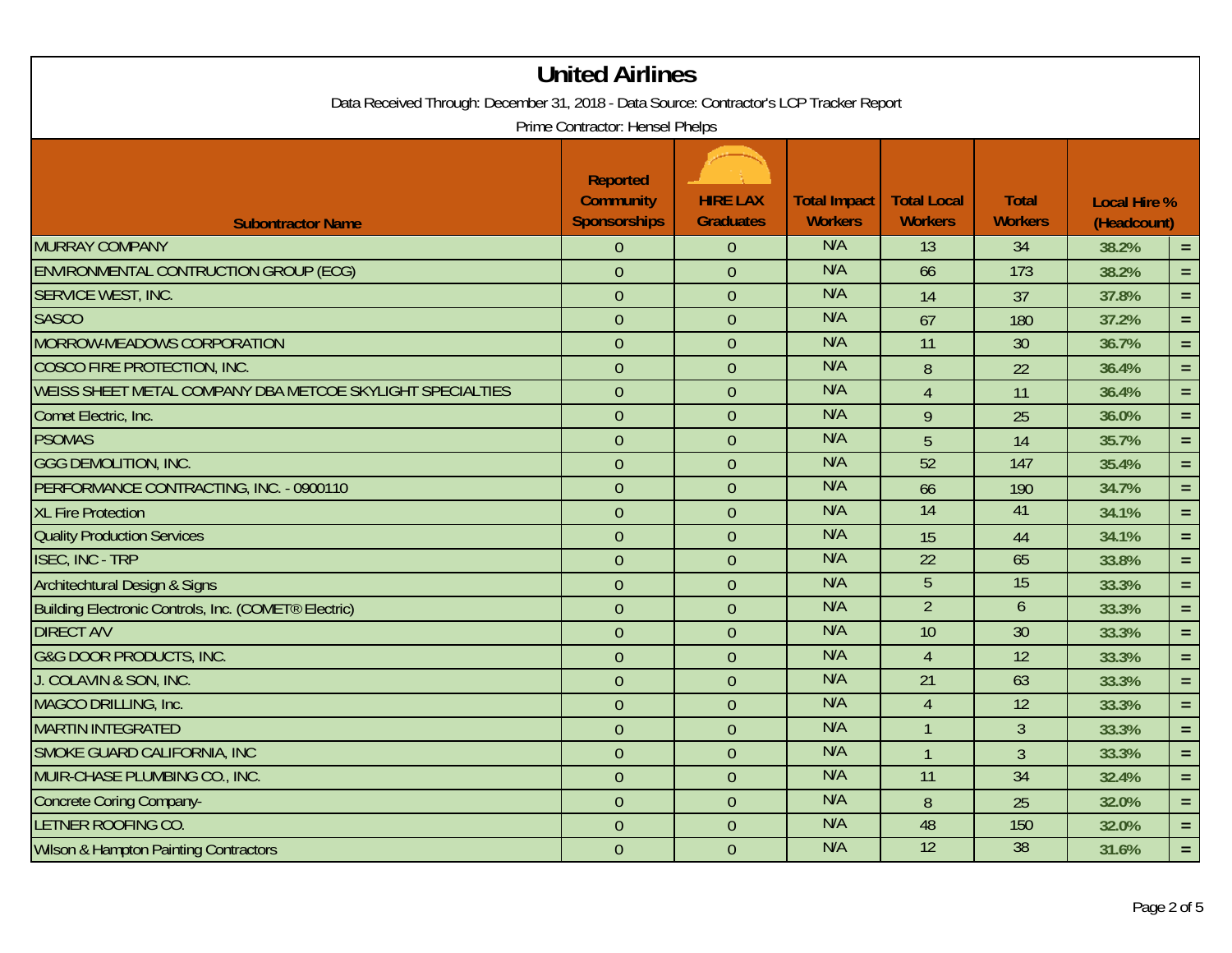| <b>United Airlines</b><br>Data Received Through: December 31, 2018 - Data Source: Contractor's LCP Tracker Report |                                                                                               |                                     |                                       |                                      |                                |                                    |                 |  |  |
|-------------------------------------------------------------------------------------------------------------------|-----------------------------------------------------------------------------------------------|-------------------------------------|---------------------------------------|--------------------------------------|--------------------------------|------------------------------------|-----------------|--|--|
| <b>Subontractor Name</b>                                                                                          | Prime Contractor: Hensel Phelps<br><b>Reported</b><br><b>Community</b><br><b>Sponsorships</b> | <b>HIRE LAX</b><br><b>Graduates</b> | <b>Total Impact</b><br><b>Workers</b> | <b>Total Local</b><br><b>Workers</b> | <b>Total</b><br><b>Workers</b> | <b>Local Hire %</b><br>(Headcount) |                 |  |  |
| <b>LIMBACH COMPANY LP</b>                                                                                         | $\theta$                                                                                      | $\theta$                            | N/A                                   | 33                                   | 110                            | 30.0%                              | $\equiv$        |  |  |
| Stumbaugh & Associates, Inc.                                                                                      | $\overline{0}$                                                                                | $\overline{0}$                      | N/A                                   | $\overline{3}$                       | 10                             | 30.0%                              | $=$ .           |  |  |
| Centerline Concrete Cutting                                                                                       | $\theta$                                                                                      | $\overline{0}$                      | N/A                                   | $\overline{2}$                       | 7                              | 28.6%                              | $=$             |  |  |
| <b>SHEWARD &amp; SON &amp; SONS</b>                                                                               | $\overline{0}$                                                                                | $\overline{0}$                      | N/A                                   | $\overline{2}$                       | $\overline{7}$                 | 28.6%                              | $\equiv$        |  |  |
| JOHNSON & TURNER PAINTING CO., INC.                                                                               | $\theta$                                                                                      | $\overline{0}$                      | N/A                                   | $\overline{7}$                       | 25                             | 28.0%                              | $\equiv$        |  |  |
| CRITCHFIELD MECHANICAL, INC. OF SOUTHERN CALIFORNIA                                                               | $\boldsymbol{0}$                                                                              | $\theta$                            | N/A                                   | 18                                   | 65                             | 27.7%                              | $=$             |  |  |
| WEST COAST FIRESTOPPING, INC.                                                                                     | $\overline{0}$                                                                                | $\overline{0}$                      | N/A                                   | 6                                    | 22                             | 27.3%                              | $\equiv$        |  |  |
| Zolnay Insulation, Inc.                                                                                           | $\overline{0}$                                                                                | $\overline{0}$                      | N/A                                   | 6                                    | $\overline{22}$                | 27.3%                              | $=$             |  |  |
| <b>OTIS ELEVATOR</b>                                                                                              | $\overline{0}$                                                                                | $\theta$                            | N/A                                   | 19                                   | 70                             | 27.1%                              | $\blacklozenge$ |  |  |
| <b>DSG MECHANICAL CORPORATION</b>                                                                                 | $\theta$                                                                                      | $\overline{0}$                      | N/A                                   | 5                                    | 19                             | 26.3%                              | $\equiv$        |  |  |
| <b>Facilities Engineering</b>                                                                                     | $\theta$                                                                                      | $\overline{0}$                      | N/A                                   | 1                                    | $\overline{4}$                 | 25.0%                              | $=$             |  |  |
| <b>G&amp;C EQUIPMENT CORPORATION</b>                                                                              | $\overline{0}$                                                                                | $\theta$                            | N/A                                   | $\overline{2}$                       | 8                              | 25.0%                              | $\equiv$        |  |  |
| KLONDIKE CONSTRUCTION SERVICES, INC.                                                                              | $\boldsymbol{0}$                                                                              | $\overline{0}$                      | N/A                                   | $\overline{2}$                       | 8                              | 25.0%                              | $=$             |  |  |
| Mike Payne and Associates, Inc.                                                                                   | $\overline{0}$                                                                                | $\overline{0}$                      | N/A                                   | 3                                    | 12                             | 25.0%                              | $=$             |  |  |
| Pacific Single Ply, Inc.                                                                                          | $\theta$                                                                                      | $\overline{0}$                      | N/A                                   |                                      | 4                              | 25.0%                              | $=$             |  |  |
| UNDERGROUND CONSTRUCTION CO., INC.                                                                                | $\theta$                                                                                      | $\theta$                            | N/A                                   | $\overline{4}$                       | 16                             | 25.0%                              | $=$             |  |  |
| <b>SASCO - DATA &amp; SYSTEM</b>                                                                                  | $\theta$                                                                                      | $\theta$                            | N/A                                   | 15                                   | 62                             | 24.2%                              | $=$             |  |  |
| Masonry Concepts, Inc.                                                                                            | $\theta$                                                                                      | $\overline{0}$                      | N/A                                   | $\overline{4}$                       | 17                             | 23.5%                              | $=$             |  |  |
| <b>NOR CAL PIPELINE SERVICES, INC</b>                                                                             | $\overline{0}$                                                                                | $\theta$                            | N/A                                   | 6                                    | 26                             | 23.1%                              | $\equiv$        |  |  |
| <b>Woodbridge Glass Incorporated</b>                                                                              | $\overline{0}$                                                                                | $\theta$                            | N/A                                   | 11                                   | 48                             | 22.9%                              | $=$             |  |  |
| <b>CORRADINI CORP.</b>                                                                                            | $\overline{0}$                                                                                | $\overline{0}$                      | N/A                                   | 19                                   | 84                             | 22.6%                              | $=$             |  |  |
| <b>GLOW ELECTRIC COMPANY INC</b>                                                                                  | 0                                                                                             | $\overline{0}$                      | N/A                                   | 4                                    | 18                             | 22.2%                              | $\equiv$        |  |  |
| KARCHER INSULATION, INC.                                                                                          | $\overline{0}$                                                                                | $\overline{0}$                      | N/A                                   | 2 <sup>7</sup>                       | 9                              | 22.2%                              | $=$             |  |  |
| PROSPECTRA CONTRACT FLOORING                                                                                      | $\theta$                                                                                      | $\overline{0}$                      | N/A                                   | 6                                    | 28                             | 21.4%                              | $\equiv$ .      |  |  |
| HILL CRANE SERVICE, INC.                                                                                          | $\theta$                                                                                      | $\overline{0}$                      | N/A                                   | $\overline{4}$                       | 19                             | 21.1%                              | $\equiv$ .      |  |  |
| Sterndahl Enterprises, Inc.                                                                                       | $\overline{0}$                                                                                | $\overline{0}$                      | N/A                                   | $\overline{7}$                       | 34                             | 20.6%                              | $\equiv$ .      |  |  |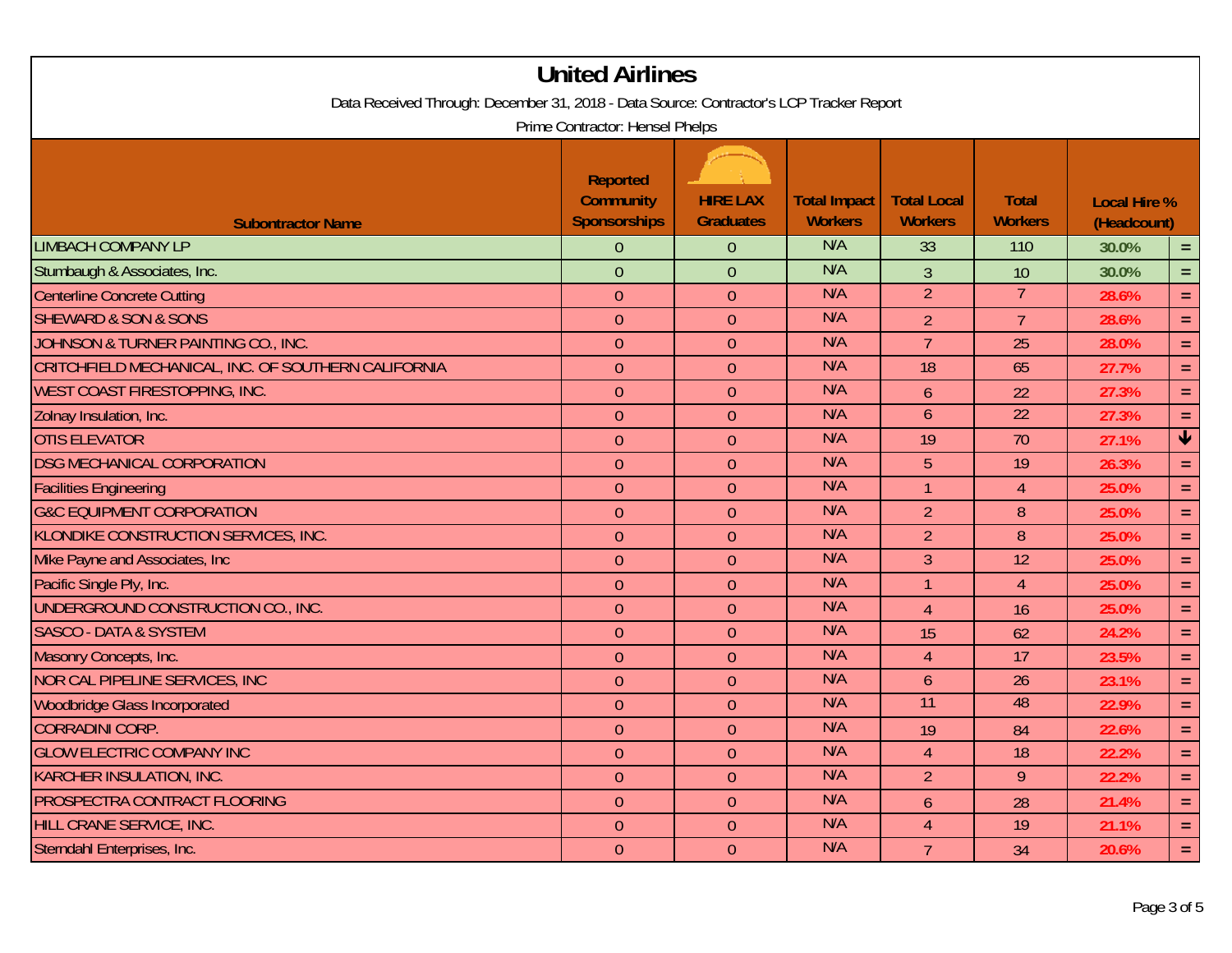|                                                                                         | <b>United Airlines</b>                                     |                                     |                                       |                                      |                                |                                    |          |  |  |
|-----------------------------------------------------------------------------------------|------------------------------------------------------------|-------------------------------------|---------------------------------------|--------------------------------------|--------------------------------|------------------------------------|----------|--|--|
| Data Received Through: December 31, 2018 - Data Source: Contractor's LCP Tracker Report |                                                            |                                     |                                       |                                      |                                |                                    |          |  |  |
| Prime Contractor: Hensel Phelps                                                         |                                                            |                                     |                                       |                                      |                                |                                    |          |  |  |
| <b>Subontractor Name</b>                                                                | <b>Reported</b><br><b>Community</b><br><b>Sponsorships</b> | <b>HIRE LAX</b><br><b>Graduates</b> | <b>Total Impact</b><br><b>Workers</b> | <b>Total Local</b><br><b>Workers</b> | <b>Total</b><br><b>Workers</b> | <b>Local Hire %</b><br>(Headcount) |          |  |  |
| <b>GERDAU REINFORCING STEEL</b>                                                         | $\theta$                                                   | $\theta$                            | N/A                                   | $\mathbf{1}$                         | 5                              | 20.0%                              | $\equiv$ |  |  |
| KARCHER INSULATION, INC. #2                                                             | $\overline{0}$                                             | $\overline{0}$                      | N/A                                   | $\mathbf{1}$                         | $\overline{5}$                 | 20.0%                              | $=$      |  |  |
| <b>VERTICAL ACCESS, INC. (ECG)</b>                                                      | $\overline{0}$                                             | $\overline{0}$                      | N/A                                   | $\mathbf{1}$                         | 5                              | 20.0%                              | $\equiv$ |  |  |
| <b>Cell-Crete Corporation</b>                                                           | $\overline{0}$                                             | $\overline{0}$                      | N/A                                   | $\overline{3}$                       | 16                             | 18.8%                              | $\equiv$ |  |  |
| LAWRENCE W. ROSINE CO.                                                                  | $\overline{0}$                                             | $\overline{0}$                      | N/A                                   | $\overline{2}$                       | 11                             | 18.2%                              | $\equiv$ |  |  |
| SOUTHWEST STEEL OF CALIFORNIA, INC.                                                     | $\mathbf{0}$                                               | $\theta$                            | N/A                                   | 12                                   | 67                             | 17.9%                              | $\equiv$ |  |  |
| Bali Construction, Inc.                                                                 | $\overline{0}$                                             | $\overline{0}$                      | N/A                                   | $\overline{5}$                       | 28                             | 17.9%                              | $\equiv$ |  |  |
| CSI ELECTRICAL CONTRACTORS, INC.                                                        | $\overline{0}$                                             | $\overline{0}$                      | N/A                                   | $\mathbf{1}$                         | $\mathfrak b$                  | 16.7%                              | $\equiv$ |  |  |
| <b>GRIFFITH COMPANY</b>                                                                 | $\overline{0}$                                             | $\overline{0}$                      | N/A                                   | $\overline{3}$                       | 19                             | 15.8%                              | $=$      |  |  |
| <b>Preferred Ceilings</b>                                                               | $\overline{0}$                                             | $\overline{0}$                      | N/A                                   | 5                                    | 33                             | 15.2%                              | $\equiv$ |  |  |
| C Below                                                                                 | $\mathbf{0}$                                               | $\overline{0}$                      | N/A                                   | $\overline{1}$                       | $\overline{7}$                 | 14.3%                              | $\equiv$ |  |  |
| Wilson & Hampton Painting                                                               | $\overline{0}$                                             | $\overline{0}$                      | N/A                                   | $\overline{2}$                       | 14                             | 14.3%                              | $\equiv$ |  |  |
| Cal Strip Inc.                                                                          | $\overline{0}$                                             | $\overline{0}$                      | N/A                                   | $\mathbf{1}$                         | $\overline{8}$                 | 12.5%                              | $\equiv$ |  |  |
| <b>Anning Johnson Company</b>                                                           | $\overline{0}$                                             | $\overline{0}$                      | N/A                                   | $\overline{4}$                       | 35                             | 11.4%                              | $\equiv$ |  |  |
| <b>Coast Building Products</b>                                                          | $\mathbf{0}$                                               | $\theta$                            | N/A                                   | $\mathbf{1}$                         | 10                             | 10.0%                              | $\equiv$ |  |  |
| <b>INFINITY METALS, INC.</b>                                                            | $\overline{0}$                                             | $\overline{0}$                      | N/A                                   | $\mathbf{1}$                         | 10                             | 10.0%                              | $\equiv$ |  |  |
| Aldridge Electric, Inc.                                                                 | $\overline{0}$                                             | $\overline{0}$                      | N/A                                   | $\mathbf{1}$                         | $\overline{15}$                | 6.7%                               | $\equiv$ |  |  |
| Ace Equipment Inc.                                                                      | $\overline{0}$                                             | $\overline{0}$                      | N/A                                   | $\overline{0}$                       | $\overline{2}$                 | 0.0%                               | $\equiv$ |  |  |
| <b>Applied Engineering Concepts</b>                                                     | $\overline{0}$                                             | $\theta$                            | N/A                                   | $\overline{0}$                       |                                | 0.0%                               | $\equiv$ |  |  |
| Centerline Concrete (SASCO)                                                             | $\theta$                                                   | $\theta$                            | N/A                                   | $\overline{0}$                       | $\mathbf{1}$                   | 0.0%                               | $\equiv$ |  |  |
| <b>CONCRETE CORING COMPANY</b>                                                          | $\overline{0}$                                             | $\overline{0}$                      | N/A                                   | $\overline{0}$                       | 3                              | 0.0%                               | $=$ .    |  |  |
| CONNOR CONCRETE CUTTING AND CORING                                                      | $\overline{0}$                                             | $\overline{0}$                      | N/A                                   | $\overline{0}$                       | 9                              | 0.0%                               | $\equiv$ |  |  |
| Davidson Concrete Cutting, Inc.                                                         | $\overline{0}$                                             | $\overline{0}$                      | N/A                                   | $\overline{0}$                       | $\overline{1}$                 | 0.0%                               | $\equiv$ |  |  |
| <b>DSM CONSTRUCTION, INC</b>                                                            | $\overline{0}$                                             | $\overline{0}$                      | N/A                                   | $\overline{0}$                       | 11                             | 0.0%                               | $\equiv$ |  |  |
| <b>INSPECTION RESOURCES CO.</b>                                                         | $\overline{0}$                                             | $\overline{0}$                      | N/A                                   | $\overline{0}$                       | $\mathbf{1}$                   | 0.0%                               | $\equiv$ |  |  |
| Karcher Interior Systems, Inc - SASCO                                                   | $\theta$                                                   | $\overline{0}$                      | N/A                                   | $\overline{0}$                       | 6                              | 0.0%                               | $\equiv$ |  |  |